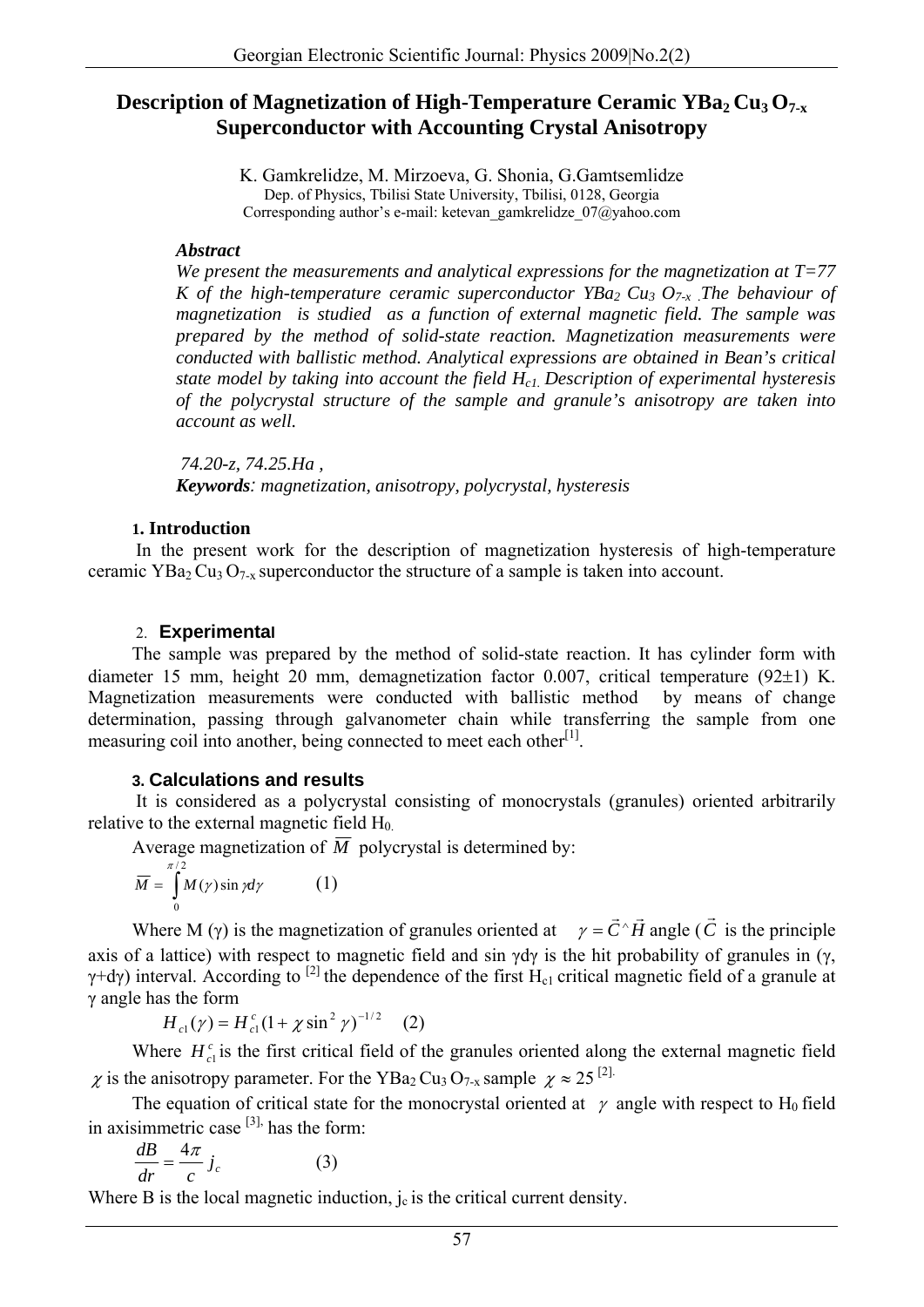For the boundary conditions we have induction equality to equilibrium value at the boundary

 $B(r) = B_{eq}(H_0)$  (4)

To determine  $B_{eq}(H_0)$  dependence, an approximation is used [4]

$$
\begin{cases}\nB_{eq}(H_0) = 0, & H_0 < H_{cl}(\gamma) \\
B_{eq}(H_0) = H_0 - H_s, & H_0 > H_{cl}(\gamma)\n\end{cases} \tag{5}
$$
\nWhere

\n
$$
H_s \equiv H_{cl} - H_b \tag{6}
$$

 $H_b$  is the parameter depending on the first critical field

 $H_b = aH_{c1}(\gamma)$ ,  $0 < a < 1$  (7)

The boundary condition  $(4)$ , with account of  $(5)$  takes the form:

 $B(R) = H_0 - H$ <sub>s</sub> (8)

The solution of  $(3)$  by boundary condition of  $(8)$  gives:

$$
B(r) = H_0 - H_s + (4\pi / c) j_c (r - R) \quad (9)
$$

Magnetization of the .granules oriented at  $\gamma$  angle equals to:

$$
4\pi M(\gamma) = \langle B(\gamma) \rangle - H_0 \tag{10}
$$

The determine the polycrystal average magnetization  $\overline{M}$ , account of expressions  $4\pi M(\gamma)$  for different values of external magnetic field in (1) gives the following equations for increasing fields:

$$
4\pi \overline{M} = K \left\{ -\frac{1}{3} \Omega - a H_{c1}^{ab} X \arcsin \frac{1}{X} - H_0 \right\}, \quad 0 \le H_0 \le H_{c1}^{ab} \tag{11}.
$$

Here and bellow

$$
\[1 - \frac{1}{\chi} (1 + \chi) \left( \frac{H_{c1}^{ab}}{H_0} \right)^2 - 1 \]^{1/2} \equiv g(x) ,
$$

$$
\left(\frac{\chi+1}{\chi}\right)^{1/2} \equiv X, \quad \frac{4\pi}{c} j_c R \equiv \Omega
$$

$$
\left[\frac{1}{\chi} \left(1 + \chi\right) \left(\frac{H_{c1}^{ab}}{H_0}\right)^2 - 1\right]^{1/2} \equiv g_1(x).
$$

$$
4\pi \overline{M} = K \left\{ \left( -\frac{1}{3} \Omega - H_0 \right) \left( 1 - g(x) \right) + \frac{1}{3} \Omega g(x) - (1 - a) H^{\omega} X \arcsin \left( \frac{1}{X} \cos \arcsin g_1(x) \right) - a H^{\omega} X \left\{ \arcsin \frac{1}{X} - \arcsin \left[ \frac{1}{X} \cos \arcsin g_1(x) \right] \right\},\right\}
$$

 $H_{c1}^{ab} \leq H_0 \leq H_{c1}^c$  (12)

$$
4\pi\overline{M} = K\left\{-\frac{1}{3}\Omega - (1-a)H_{\text{cl}}^{ab}X\arcsin\frac{1}{X}\right\}, \qquad H_{\text{cl}}^{c} \leq H_{0} \leq H_{\text{0max}} \tag{13}.
$$

For decreasing fields: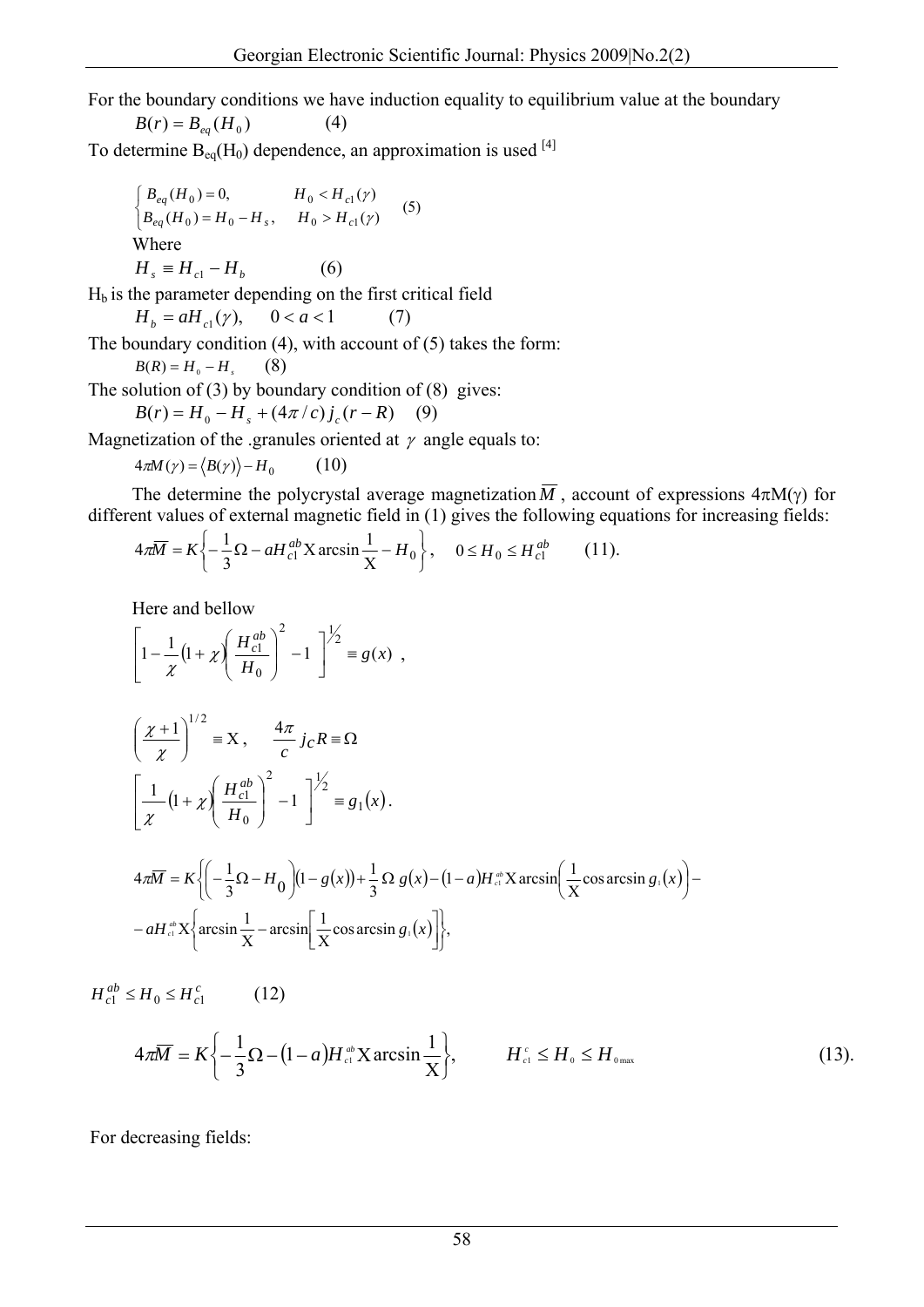$$
4\pi\overline{M} = K\left(1 - \frac{H_{\text{0 max}} - H_{\text{0}}}{2\Omega}\right)\left(\frac{1}{3}H_{\text{0 max}} - \frac{2}{3}\Omega - \frac{1}{3}H_{\text{0}}\right) - K\left\{(1 - a)H_{\text{cl}}^{ab}X\arcsin\frac{1}{X} + \frac{1}{3}\Omega\right\}\widetilde{H}_{\text{0}} \leq H_{\text{0 max}}\tag{14}.
$$

$$
4\pi\overline{M} = K \left\{ \left( \frac{1}{3} \Omega - H_0 \right) (1 - g(x)) + \frac{1}{3} \Omega g(x) + aH_{cl}^{ab} X \left\{ \arcsin \frac{1}{X} - \arcsin \left[ \frac{1}{X} \cos \arcsin g_1(x) \right] \right\} - (1 - a)X H_{cl}^{ab} \arcsin \left[ \frac{1}{X} \cos \arcsin g_1(x) \right] \right\}
$$
(15).

$$
4\pi \overline{M} = K \left\{ \frac{1}{3} \Omega + aH_{cl}^{ab} X \arcsin \frac{1}{X} - H_0 \right\}, \qquad 0 \le H_0 \le H_{cl}^{ab}
$$
 (16)

Where

$$
\widetilde{H}_0 = H_0 \text{ max} - 2\Omega \quad (17).
$$

 $H_{c1}^{ab}$  Denotes the first critical field of the granules oriented perpendicularly with respect to the external field, K is the coefficient connected with the imperfect behaviour of Meissner effect and it is determined in the linear region of hysteresis by  $4\pi M/H_0$  relation, which, for our sample equals to 0.33. H<sub>0 max</sub> =320 Oe and  $\frac{4\pi}{c} j_c R = 50$  Oe,  $H_{c1}^{ab} = 50$  Oe parameters in equations (11-16) are selected on the basis of experimental data [5].



Fig. 1. the dependence of magnetization on external magnetic field: symbols – experimental data; solid line – theoretical results.

The fig. 1. Presents experimental (symbols) and theoretical (line) results, where the values of a parameter are taken as equal to zero.